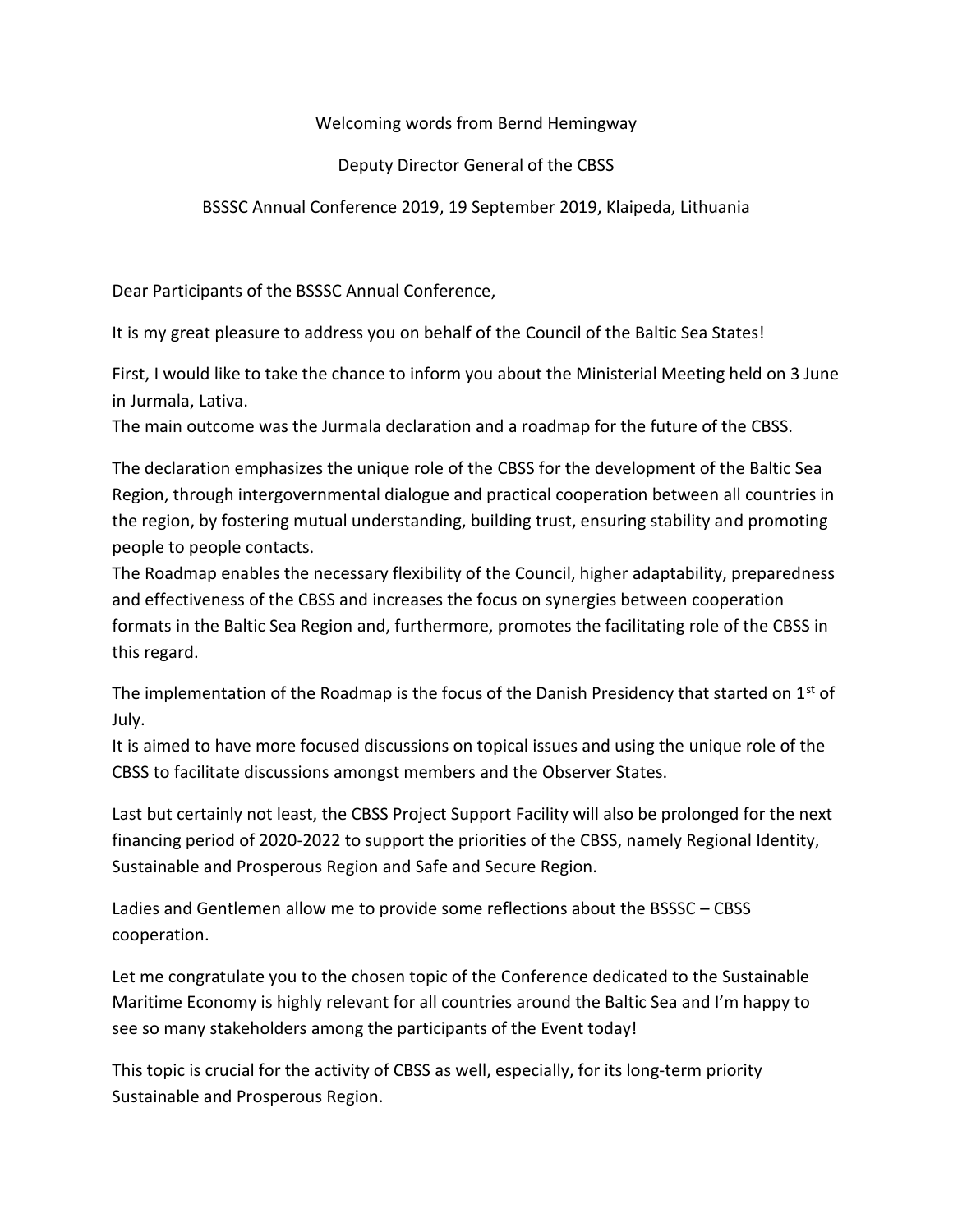This is another good example why the BSSSC is for the CBSS one of the most valuable cooperation partners in promoting policies in the Baltic Sea Region, involving the multi-level cross-sectorial key actors and partnerships.

The BSSSC makes the voice of the regions heard in macro-regional policy-making, and at the same time helps translating policies into concrete actions.

I would like to highlight some examples where the contribution of your regions is of particular added value within the implementation of the priority "Sustainable and Prosperous Region"-

- BSSSC is a strategic partner to CBSS Expert Group on Sustainable Maritime Economy; its rapporteur on maritime affairs Janne Tamminen takes part in the Expert Groups events, ensuring the information exchange between our cooperation formats on this issue. More information about the Group will be delivered tomorrow by Senior Advisor for Sustainable and Prosperous Region, Ms. Daria Akhutina
- Another good example is the CBSS Expert Group on Sustainable Development, where the BSSSC, together with other pan-Baltic organisations, has contributed a lot to the drafting process of the updated version of the Expert Groups mandate, (recently adopted), as well as to developing the Baltic 2030 Action Plan, highlighting the role of regions and youth in the accomplishment of the 2030 Agenda. The Action Plan was adopted in June 2017 by the Ministers of Foreign Affairs and High Representatives of the CBSS Member States and the EU and serves now as a framework for common action to bring sustainable development in the BSR.
- I am very glad to see that the BSSSC has taken forward the message, having translated the words, stated in resolutions, into concrete actions through your engagement in the leadership program on 2030 Agenda, in advocating for more SDGs in the EU Strategy for the Baltic Sea Region (EUSBSR) and its Annual Forum 2019, and in engaging the younger generations at the Youth Camp.

Both BSSSC and CBSS should join forces continue promoting SDGs localization and coordination of youth activities following the guidance of the 2030 Agenda and the Baltic 2030 Action Plan.

• Another important cross-cutting field of cooperation is Climate change. Climate change and energy security are among the top ten priorities highlighted by the new EU Commission. Global warming, well recorded also in the BSR, holds negative consequences not only to biodiversity of flora and fauna species, but also to the people's health and economies, which strongly depend on ecosystem services. The impacts of climate change will be more severe in the near future if we do not take adequate counter measures and tackle the causes at the roots of the problem. The BSR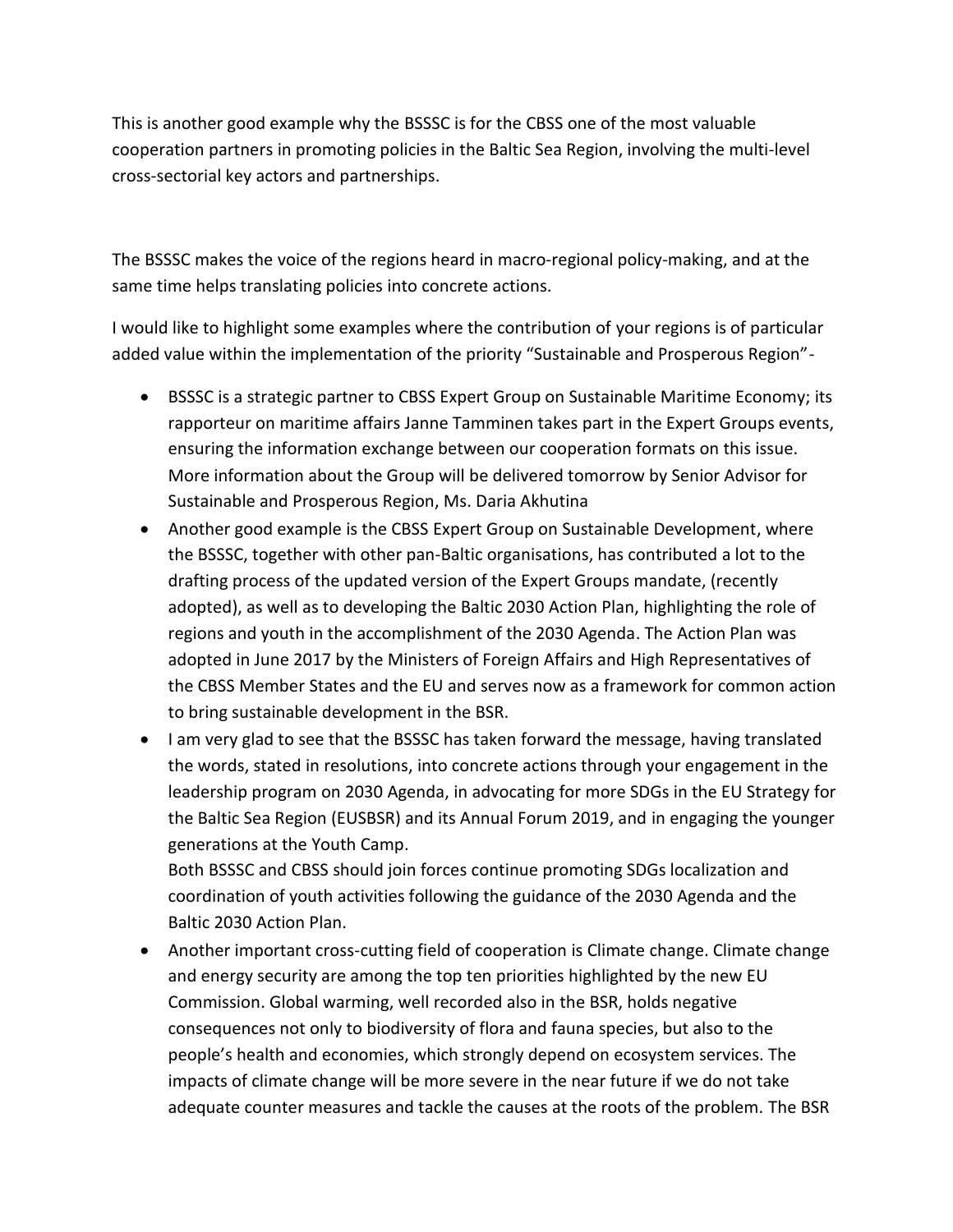has developed a lot of knowledge to address these questions; however, we need all levels of governance to take strong political commitment, and to promote action to address both climate mitigation and adaptation. The BSSSC and its member regions can do a lot, for example by strategically addressing multimodal transport systems, and by better focusing on the synergies between mitigation and adaptation measures, also in maritime questions.

• Another important cooperation the BSSSC and CBSS have is in the field of youth. Already in the Youth Dialogue 2018 the BSSSC contributed with a great workshop on writing a common youth declaration, where young people developed innovative projects, such as a floating university and expressed their opinion on topical issues and how to address policy makers.

The BSSSC youth board initiated the Youth Camp in Gdansk and CBSS is glad to see the very meaningful use of money from the CBSS Project Support Facility.

The Youth Camp participants developed their own vision of the Baltic Sea Region and brought their input to the EUSBSR Annual Forum. This shows the intergenerational exchange is happening and vivid in our region.

The BSSSC is an important and reliable partner in the field of youth, and we are thankful for the extraordinary initiative to create a youth platform coordinated by the CBSS Secretariat, which was also discussed in both formats mentioned.

The CBSS Secretariat is working on this project across different units and with an emphasize on creating a regional identity and a sustainable platform. A platform that connects youth across borders and organisations. Empowers young people in the BSR to involve in policy-making. And strengthens the connection between BSSSC and CBSS. We hope to establish it as soon as possible, maybe already in the first half of 2020. As we are progressing fast with the concept and involved many other partner organisations to make it a durable and long-lasting platform.

Giving youth a strong voice in all parts of the organization and in all policy fields in the BSR is important to achieve our common goals and create a sustainable BSR.

It clearly follows from my speech that we have a good framework for cooperation in the Baltic Sea Region, but still there is a space for improvement.

We need good integrated strategies that tackle problems horizontally across sectors, and we need bold actions that promote concrete impact to reverse damaging effects on our environment while at the same time supporting our economies and societies. The only way to do this effectively is by putting joint efforts, exchanging knowledge and co-creating innovative solutions.